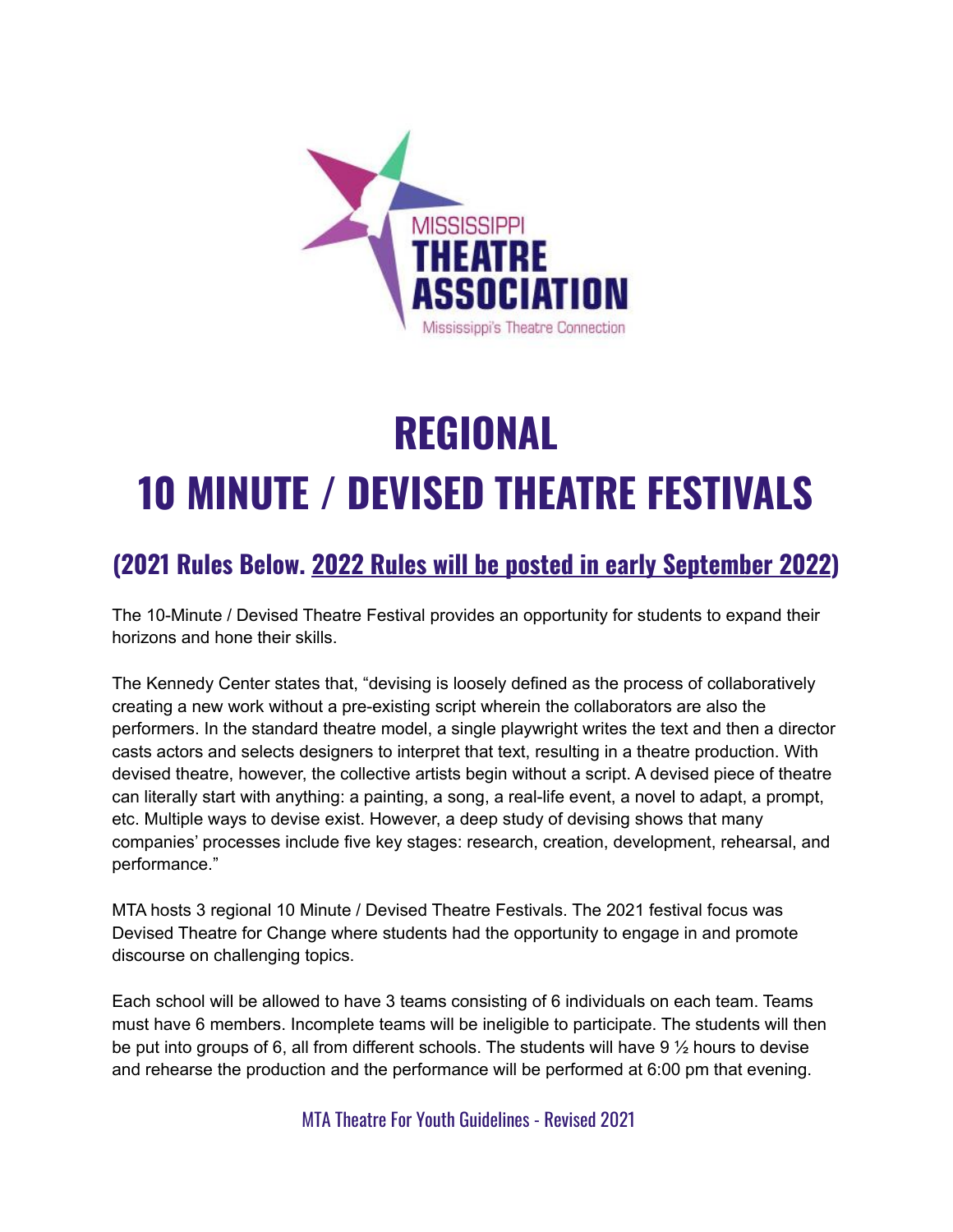## **Contact Information:**

For more information contact the regional chair. North Region – Elizabeth Thomas-Hines – [ehines@tcsk12.com](mailto:ehines@tcsk12.com) Central Region – Randy Ferino – [ferino2006@aol.com](mailto:ferino@aol.com) South Region – Carrie Ferguson-Bellew – [carrie.bellew@lbsdk12.com](mailto:carrie.bellew@lbsdk12.com)

## **Participation Guidelines**

### **The 2021 Prompt – We Can do Better**

Ensemble members were assigned from various schools. Teachers provided them with ideas for source material related to this prompt. For example – Racial Inequity, Voting Suppression, Inclusiveness. Source material does not have to be heavy. The prompt" We can do Better" can mean many things but students participating in this project should all come into it with an idea to serve as source material

#### **Rules and Regulations**

- Students will be divided into random groups and will select from the source material they have each brought the theme or idea that will inform the process of their creation. One student may serve as the scribe, but the play belongs to all involved.
- Students will explore and create by working with Moment Work Technique as defined by Tectonic Theatre Project. This will be covered in the MTA Teacher Workshop. The best resource is the book Moment Work: Tectonic Theatre Project's Process of Devising. Each student must bring 1 prop and 1 costume to be incorporated into the play.
- The groups will work together and rehearse in break out rooms. They will come together, and audiences will be invited to watch the plays.
- Adjudicators will give live responses.
- Time Limit is a Ten-Minute Play
- The 10- Minute / Devised Play Festival is open to any school or organization in the State of Mississippi. This includes public and private high schools, performing arts schools, dual enrollment institutions, charter schools, and home school groups.
- Participants must be enrolled in a school program and must be accompanied by a sponsor.
- Each individual team must pay a registration fee of \$100. Schools are also encouraged to be, or to become, organizational members of MTA. Registration payment must be received prior to, or at, the festival check-in.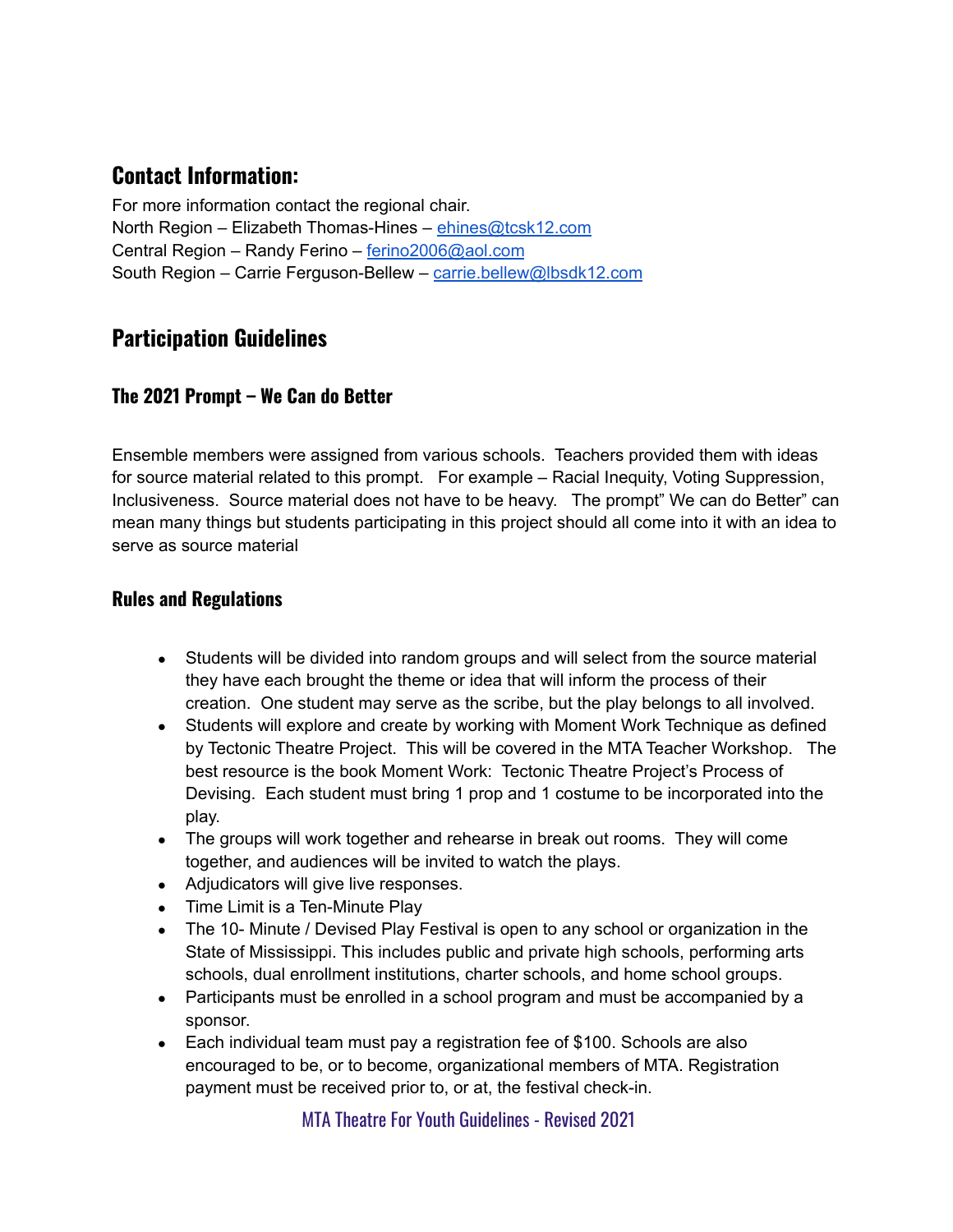- Each group will have one adult who will help to guide the students through the devised process. This individual will also determine their group's break times. This individual will need to keep the Regional Chair always advised of their group's locations.
- A floor plan of the performance area will be distributed to the directors and ADs when scripts are distributed.
- General furnishing, lighting, and a sound system will be supplied by the festival. However, these aspects may be limited. Any other aspects (music, costumes, make-up, props…etc.) will be the responsibility of the director, assistant director, and actors.

## **Critiques**

Three Respondents, selected by the Regional Chair and knowledgeable in the field of dramatic production, shall share a 30-minute oral critique following all of the performances. Critiques shall be open to the audience.

Among the criteria to be considered:

#### **Writing**

- Are the characters well developed?
- Does the dialogue reflect thoughtfulness?
- Is the material appropriate for the group?
- Is the material worth the time and effort?

#### **Directing**

- Is the concept appropriate for the material?
- How well has the structure of the play been controlled?
- How effective are movement and stage pictures?
- Was attention given to pacing, tempo, variety, and subtle nuances?

#### **Acting**

- Is the acting believable?
- Is the acting technically skillful?
- Are the characters well interpreted?

#### **Technical**

- Do the technical elements support the production?
- Set Props
- Sound (if applicable) Lighting
- Costuming Make-up.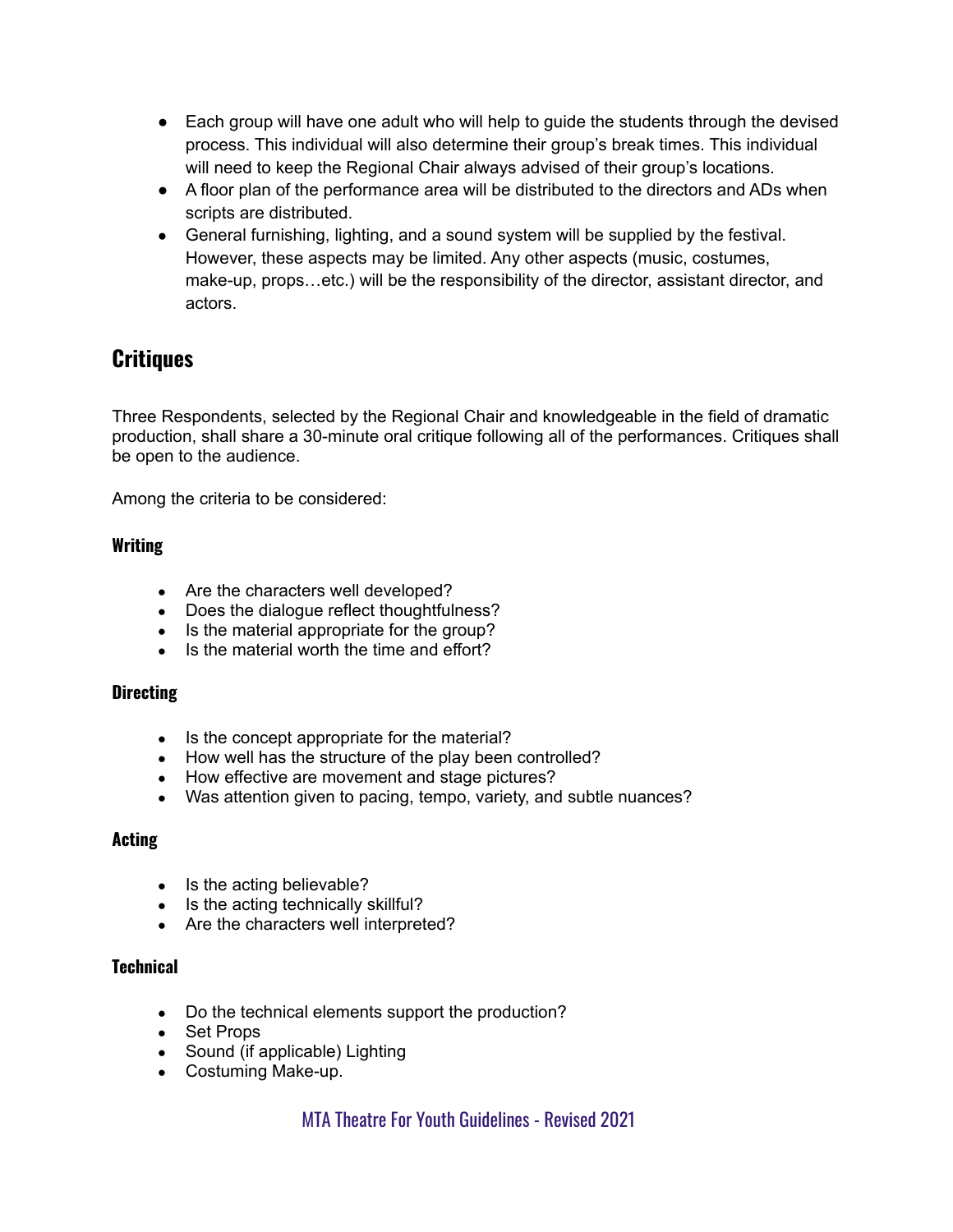#### **Overall Production**

- Does the company display ensemble work?
- How well is the concept realized by the group?
- How effective was the total impact?

## **2021 Regional Dates, Locations, and Contacts**

#### **North**

*Saturday, October 2*

Corinth Coliseum, 404 Taylor Street, Corinth, MS 38834 Elizabeth Thomas-Hines, Regional Chair, [ehines@tcsk12.com](mailto:ehines@tcsk12.com) -The North region will also be offering free tickets to a local performance of Mississippi Repertory Theatre's production of *6 Characters in Search of an Author* following the 10 Minute / Devised Theatre Festival

#### **South**

*Saturday, October 2* Biloxi High School, 1845 Tribe Drive, Biloxi, MS 39532 Carrie Ferguson-Bellew, Regional Chair, [carrie.bellew@lbsdk12.com](mailto:carrie.bellew@lbsdk12.com)

#### **Central**

*Saturday, October 23* Meridian Little Theatre, 4334 MS-39, Meridian, MS 39301 Randy Ferino, Regional Chair, [ferino2006@aol.com](mailto:ferino@aol.com)

#### **2022 Regional Date, Locations, and Contacts will be updated in early September 2022**

#### **Agenda**

- 8:30 AM Registration Check-In
- 9:00 AM Welcome
- 9:30 AM Get to Know You Games
- 10:45 AM Rules / Explain Devised Theatre
- 11:00 AM Draw for New Groups
- 11:15 AM Split to Work Areas to Begin Writing
- 12:00 PM Working Lunch
- 3:30 PM Stage Rehearsals Begin
- 6:00 PM Performances Begin (Adjudications Will Follow)